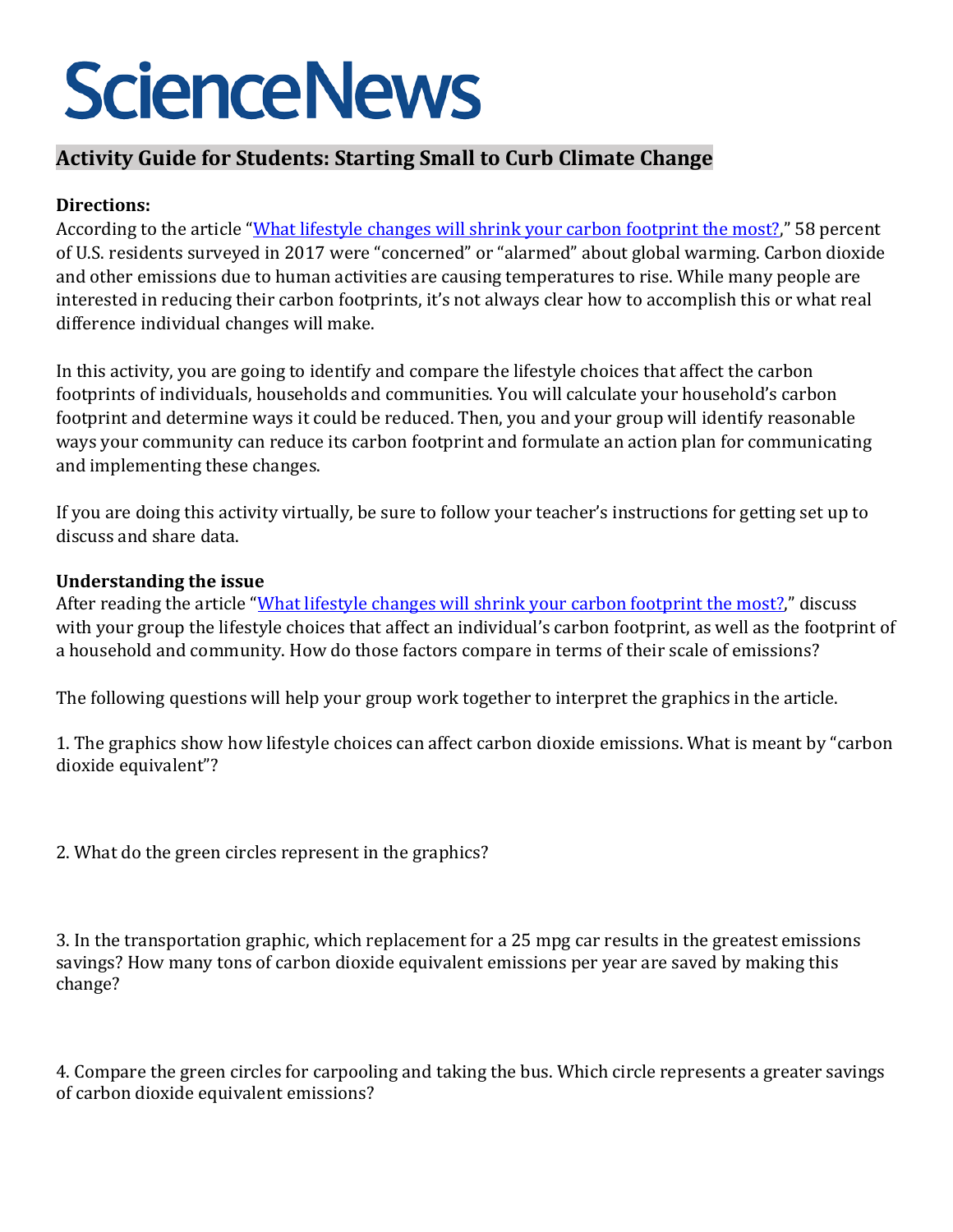5. According to the graphic, what is the round trip distance from home to work used in the carpooling calculation?

6. How many miles of driving alone does carpooling twice a week save, according to the graphic? How many 25-mile bus rides would cover the same distance?

7. Based on your answers from question 6, which saves more carbon dioxide equivalent emissions: carpooling twice a week or the equivalent distance in bus rides?

8. When assessing the impact of individual actions, why is it important to be able to read and interpret data correctly?

9. Look over the graphics for emissions related to shelter and food. As a group, decide what changes might have the largest impact on emissions. Remember to review the graphics carefully to ensure you are interpreting them correctly.

#### **Your carbon footprint**

After your group discussion, use the Environmental Protection Agency's online carbon footprint calculator [\(https://www3.epa.gov/carbon-footprint-calculator/\)](https://www3.epa.gov/carbon-footprint-calculator/) to determine your household's carbon footprint, then answer the following questions on your own. You may have to ask an adult to help you make some of the estimates, such as the monthly bills. Start by determining what your current household's footprint is currently, without entering any changes.

10. What are your household's current emissions from home energy per year?

11. Which energy source was the highest contributor to that total? What is this energy source used for?

12. What are your household's current emissions from transportation per year?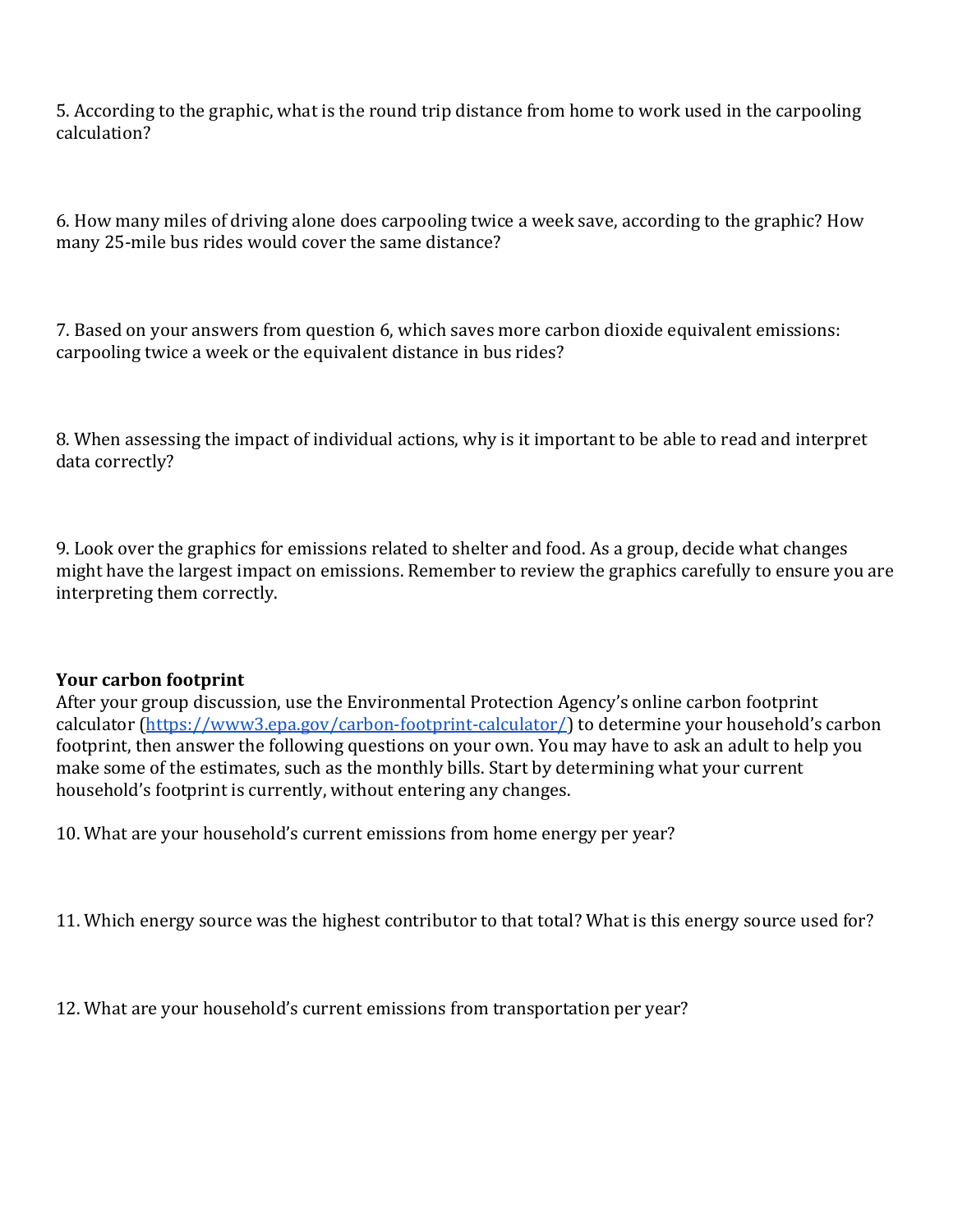13. What is your household's current emissions from waste before recycling per year? How many pounds of emissions does your family save per year by recycling?

14. What is your household's current emissions from waste after recycling per year?

15. What is your household's current total carbon footprint per year? According to the calculator, is this number higher, lower or the same as the U.S. average for a household of your size in your area?

16. In the article, Kim Cobb says she started reducing her carbon footprint by making small changes. Do you think making small changes in your household could make a difference? Why or why not?

17. According to the article, Kim Cobb changed her diet and amount of air travel. Why do you think these are not a part of the EPA's calculation?

18. Go back to the Home Energy tab on the calculator and look at the ways the EPA suggests you can reduce your household's carbon footprint from home energy use. Choose one of these suggestions that you think would make sense for your household and type in the adjustments to the calculator to adjust your footprint accordingly.

What could you change? How many pounds of carbon dioxide equivalent emissions would you save per year?

19. Why does this change make sense for your household? Does this change seem like it would be easy and affordable for your household to make?

20. Go back to the Transportation tab on the calculator and notice that the EPA suggests you can reduce your household's carbon footprint by reducing the number of miles each vehicle drives.

Is there one way your household could reduce the number of miles driven on a regular basis? Does this change seem like it would be easy and affordable for your household to make?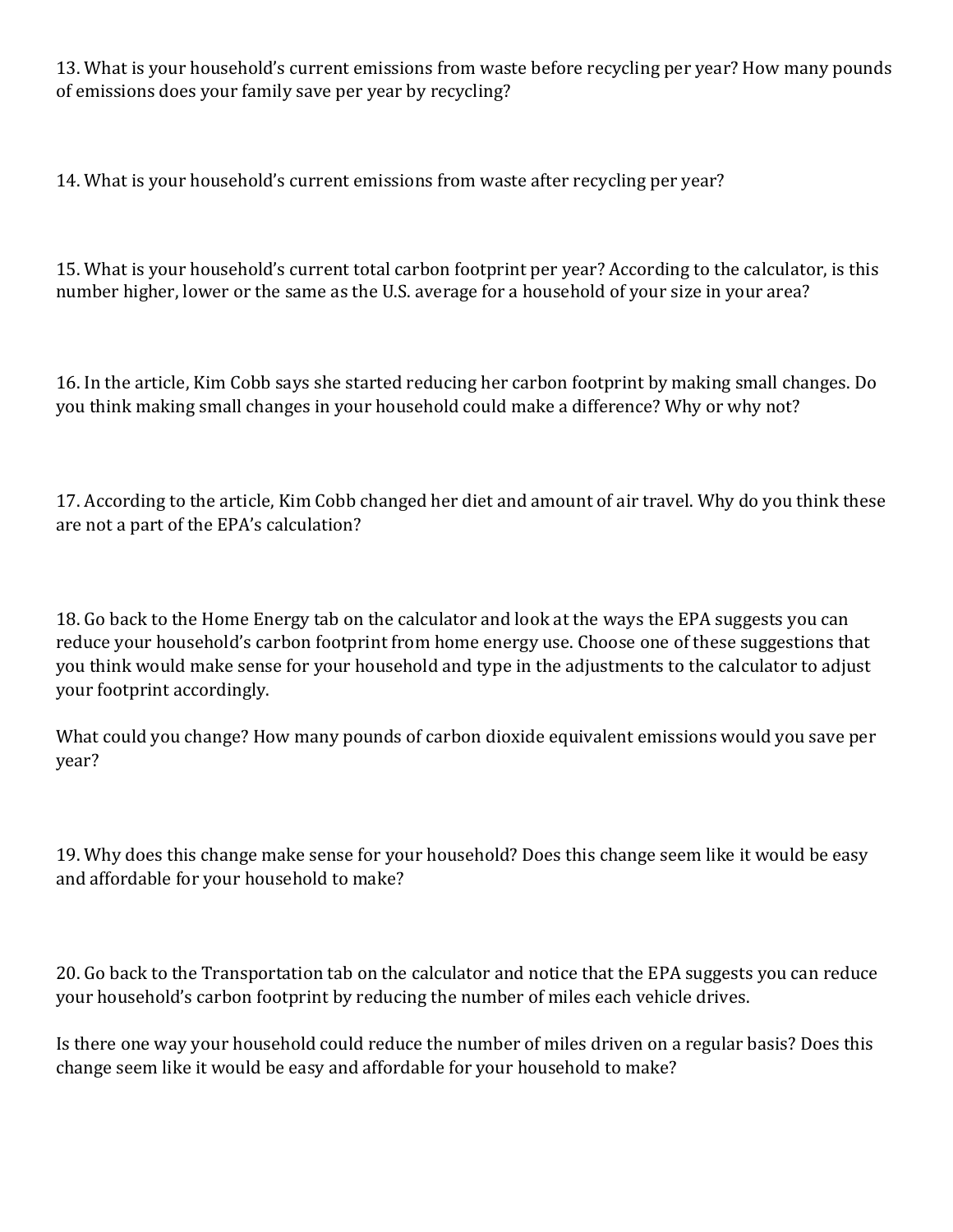21. How many miles could this change save your household each year? How many pounds of carbon dioxide equivalent emissions per year would your household save?

22. Go back to the Waste tab on the calculator and look at any other materials your household could recycle. Choose one or more of these suggestions that you think would make sense for your household and type in the adjustments to the calculator to adjust your footprint accordingly.

What could you change? How many pounds of carbon dioxide equivalent emissions would you save?

23. Does this change seem like it would be easy and affordable for your household to make?

24. If your household were to make all of the changes you listed, how many total pounds of carbon dioxide equivalent emissions would your household save yearly?

25. If every household on your street or in your apartment building were able to make these same changes, how many pounds of carbon dioxide equivalent emissions would you save collectively?

26. How does this amount saved compare with the U.S. average for households of your size in your area?

You will now turn in your carbon footprint and emissions savings data to your teacher.

### **Community reduction plan**

Your teacher will provide you with your class's carbon footprint data, as well as data on proposed lifestyle changes and emissions savings. Discuss the results with your group, including the ways you think households could reduce their carbon footprints and what made these changes easy and affordable. Be sure to review the data on how much carbon dioxide equivalent emissions could be lowered if all of the households in the same apartment building or on the same street made the same changes.

Once your group has reviewed the data, you will create a plan for how your community could reduce its carbon footprint. Your plan will need to clearly outline the reasons why your changes will help reduce the community's carbon footprint and why this is beneficial. It is important to remember that people like to know the benefits of changes before making them. You may want to research how carbon dioxide and other emissions affect global warming, what effects global warming has on the planet and how reducing our carbon footprints can help reduce global warming. Brainstorm reasons why these changes have other benefits for the community as well, such as decreasing garbage overflow that leads to litter in the park, or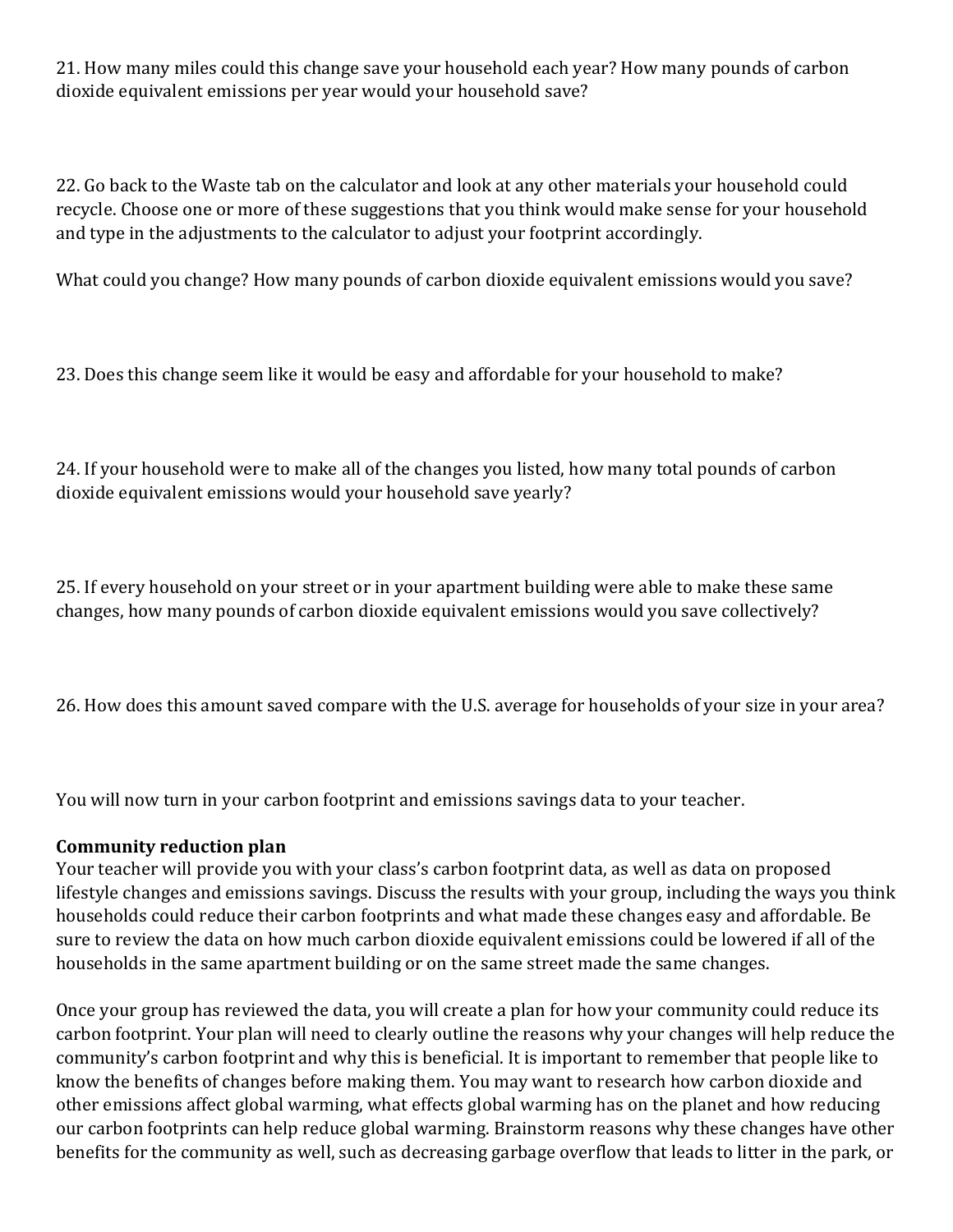increasing exercise or socialization for citizens. Lastly, you will need to describe your plan for how to communicate and implement these changes.

The following questions will help your team brainstorm your plans for lowering the community's carbon footprint.

27. Everyone in your class selected different changes for their households. Which of the changes seemed to be the easiest to make? Why?

28. Which of the changes were the most affordable? Why?

29. Which of the changes made the largest impact?

30. Based on the data and your answers to questions 27 through 29, what are three changes your group thinks your community could make that would be easiest and most affordable, while making the biggest impact?

31. Will your changes require your community to provide any additional products or services (such as recycling receptacles or recycling pickup in residential areas)? What products or services will the individual households be responsible for?

32. What are the benefits of your plan for the planet?

33. In the article, Kim Cobb mentions that the changes she made also had a positive impact on her physical and mental well-being. Consider your changes. What personal benefits could each change have for members of the community?

34. According to the article, "social influence can drive change." What three actions could your group take to help inspire your community to take action?